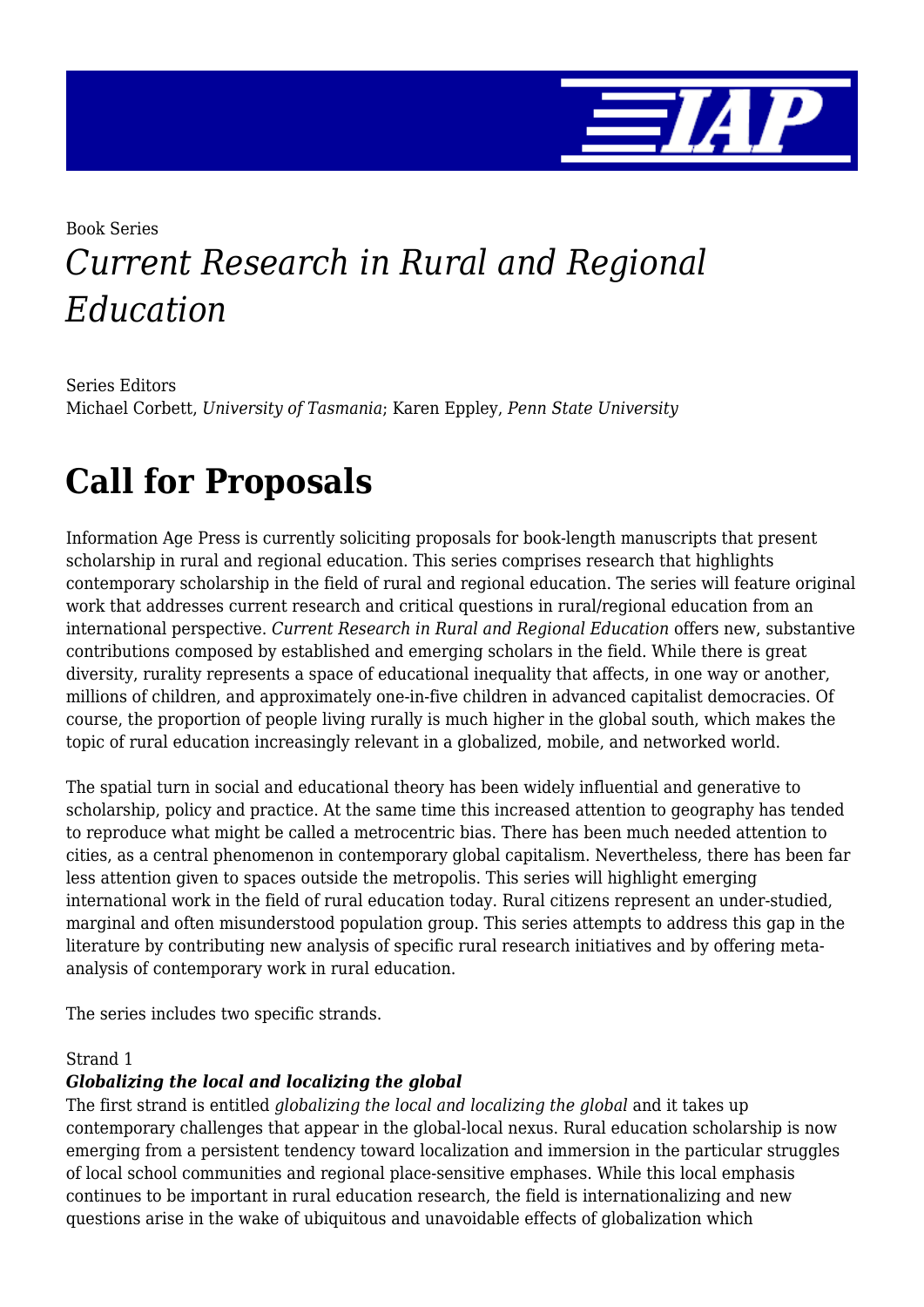simultaneously influences life in multiple and seemingly disconnected places. Work in this strand considers the ways in which rural places represent both face-to-face locales and part of larger sociospatial networks at the same time. The general intent in this strand is to present work that advances the field of rural education into the mainstream of theoretical and policy-related debates in social science and educational research.

#### Strand 2

#### *Curriculum and pedagogy in rural education*

The second strand addresses issues of *curriculum and pedagogy in rural education.* These texts focus on pragmatic policy and practice issues associated with rural education, including the related issue of rural teacher education. Here we invite analysis that takes up questions of rural teaching practices, curriculum in and for rural areas, partnerships and alliances in rural education, and questions of assessment with a rural focus. Work in this strand features authors who have developed locally focussed research projects in rural education contexts particularly in the emerging area of rural literacies, and place based pedagogies. While scholarship in this strand is typically local and place-sensitive analysis, it also attends critically to the way that contemporary rural education is increasingly connected to larger geographies. This work not only connects scholarship to teaching practice, it also connects that practice to the importance of space and place to theory building and methodological research orientations.

*Current Research in Rural and Regional Education* present authors with an opportunity to make important contributions that advances knowledge in the field of rural education and in educational and social science scholarship more generally. We are particularly interested in proposals that feature international linkages, and work in rural education relating to the global south. **Books in this series:**

Educational Research and Schooling in Rural Europe

#### \*\*\*\*\*\*\*\*\*\*\*\*\*\*\*\*\*\*\*\*\*\*\*\*\*\*\*\*\*\*\*\*\*\*\*\*

**Special Paperback Set Price: \$36.50 per book + FREE SHIPPING when you order the complete series.**

*To view this series online visit: http://www.infoagepub.com/series/Current-Research-in-Rural-and-Regional-Education*

**IAP - Information Age Publishing, PO Box 79049, Charlotte, NC 28271 tel: 704-752-9125 fax: 704-752-9113 URL: www.infoagepub.com**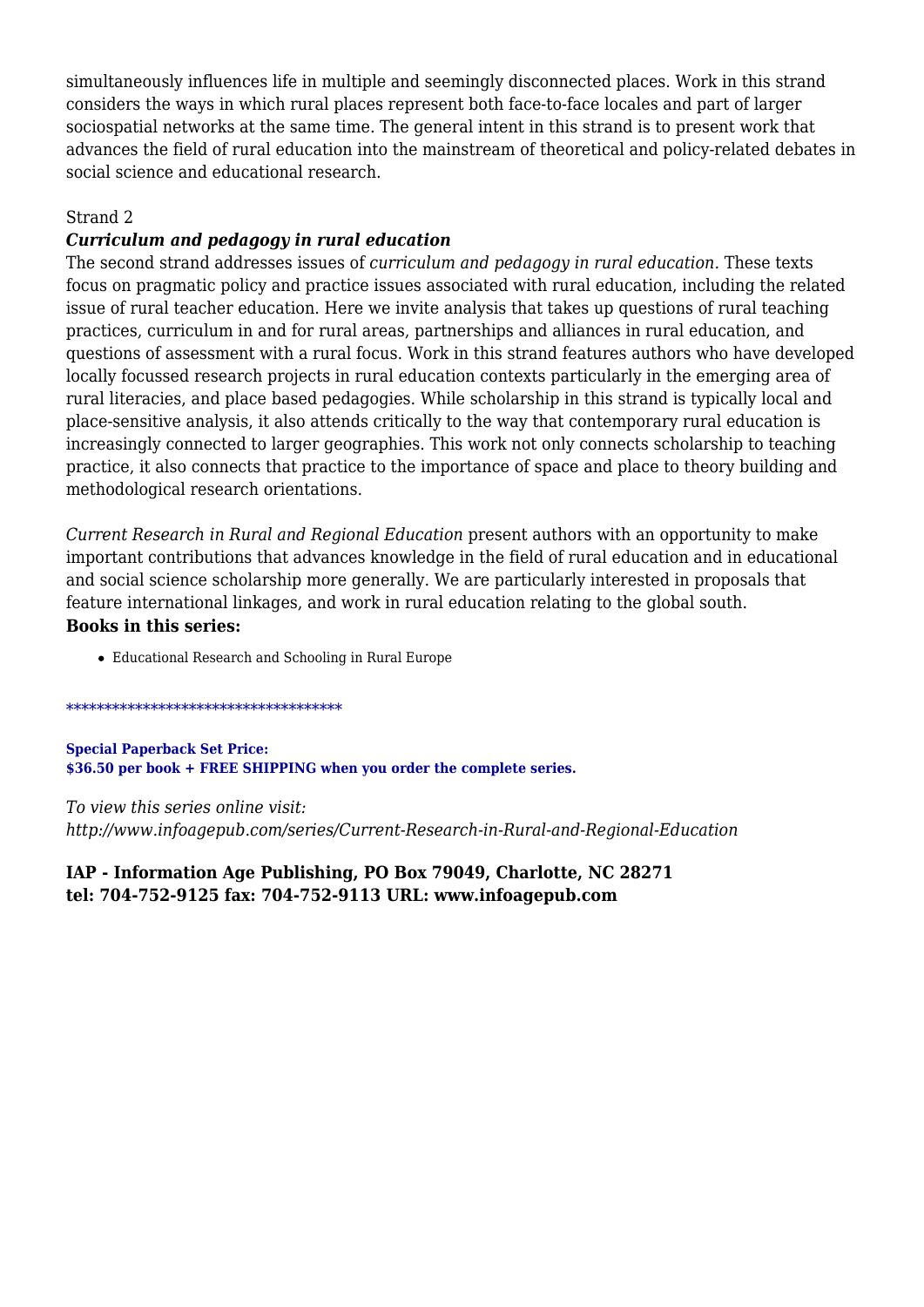

### Educational Research and Schooling in Rural Europe An Engagement with Changing Patterns of Education, Space and Place

Cath Gristy, University of Plymouth; Linda Hargreaves, University of Cambridge; Silvie R. Kučerová, Jan Evangelista Purkyně University in Ústí nad Labem

2020. Paperback 978-1-64802-163-3 \$45.99. Hardcover 978-1-64802-164-0 \$85.99. eBook 978-1-64802-165-7 \$65.

This book provides authentic accounts of the effects of the revolutionary political reform experienced in the past half century on education in Europe's considerable rural hinterland. These reforms include the liberation of the Baltic and Eastern European states from Soviet communist domination, the 'eurozone' economic crises, and the current and future migration of people fleeing war and poverty from the Middle East and Africa. Overshadowing these events are so-called global forces which champion economies of scale and pressurize academic performance as keys to economic success. Trapped in this distal whirlwind of change are 1000s of small and/or rural elementary schools and the life chances of more 1000s of young children.

The research presented here unveils the unseen and under-reported consequences of top-down, urban-oriented educational policies on children's and communities' experience of place and space. Exposure of these conditions in rural Europe is long overdue, but obscured for decades by political extremes of left and right. Yet, the lived reality of peremptory and swathing school closure programmes, and poverty inflicted on rural populations in parts of Eastern Europe is relatively unreported in the western educational literature – a situation exacerbated by the virtual invisibility of rural educational research generally.

The chapters in this book reveal the insights of social science scholars from 11 European countries including those from low GDP, formerly soviet bloc countries, recently enabled to present their research at western European conferences such as the European Educational Research Association. Their research will inform and alert education academics, researchers and professionals to these rural European educational contexts. The research methodologies reported are diverse and innovative. The national context chapters are complemented by overview chapters which survey and synthesise (i) definitions and conceptualisations of rural, (ii) pan-European appraisal of educational, structural and geospatial statistics on small and rural schools, and (iii) identify key messages for better understanding of the rural situation in European research, policy and practice. Crucially, despite the gloom, the authors report positive strategies for rural school survival at governmental and/or school and community levels, that include community involvement, rural educational tourism, and deliberative inter-community school network planning.

**CONTENTS:** Preface. Foreword: Rural Schools in an Iron Cage? Words for the Reader, *Rune Kvalsund.* List of Figures. List of Tables. Acknowledgments. Introduction: European Rural Schools and Their Communities: "The Stone in Europe's Shoe?", *Linda Hargreaves.* **PART I: CONCEPTUALIZING AND MAPPING THE EUROPEAN RURAL SPACE.** Factors Influencing Elementary Education Systems in Selected European Countries, *Silvie R. Kučerová, Petr Meyer, and Petr Trahorsch.* Rural Education in a Globalized World: The Cases of Norway and Finland, *Karl Jan Solstad and Gunilla Karlberg-Granlund.* **PART II: ENGAGING WITH CHANGING PATTERNS OF EDUCATION, SPACE, AND PLACE.** Turbulent Times and Reshaped Rural School Network in Hungary, *Katalin Kovács.* A Consideration of Czech Rural Schools From Different Scales: From Centrally Directed to Autonomous Educational Policies, *Silvie R. Kučerová and Kateřina Trnková.* Rural Schools in Poland in the Period of Post-Socialist Decentralization and Demographic Decline, *Artur Bajerski.* Rural Education in Serbia: Conflict Between Rhetoric and Reality, *Ana Pešikan, Slobodanka Antić, and Ivan Ivić.* Development and Research of the Rural School Situation in Spain, *Begoña Vigo-Arrazola and Juana Soriano Bozalongo.* Small Rural Primary Schools in Austria: Places of Innovation? *Andrea Raggl.* Globalizing the Local and Localizing the Global: The Role of the ICT in Isolated Mountain and Island Schools in Italy, *Giuseppina Cannella.* The Role of School Boards and School Leadership in Small Schools in the Netherlands, *Marjolein Deunk and Ralf Maslowski.* Inclusive and Collaborative School Network Planning in Finland: A Critical Process for Rural Schools, *Sami Tantarimäki and Anni Törhönen.* **PART III: DEVELOPING AND DEEPENING THEORETICAL ENGAGEMENT.** The Rural Primary School Head Teacher in the Field, *Carl Bagley and Sam Hillyard.* Putting Lefebvre to Work on "The Rural", *Cath Gristy.* **PART IV: EDUCATIONAL RESEARCH AND SCHOOLING IN RURAL EUROPE: CHANGE, INNOVATION, AND HOPE.** Schools and Their Communities in Rural Europe: Patterns of Change, *Cath Gristy, Linda Hargreaves, and Silvie R. Kučerová.* Educational Research in Rural Europe: State, Status, and the Road Ahead, *Linda Hargreaves, Cath Gristy, and Silvie R. Kučerová.* Appendix: The European Migration Crisis and the Status of Immigrant Children in Educational Systems, *Libor Jelen.* About the Editors. About the Contributors.